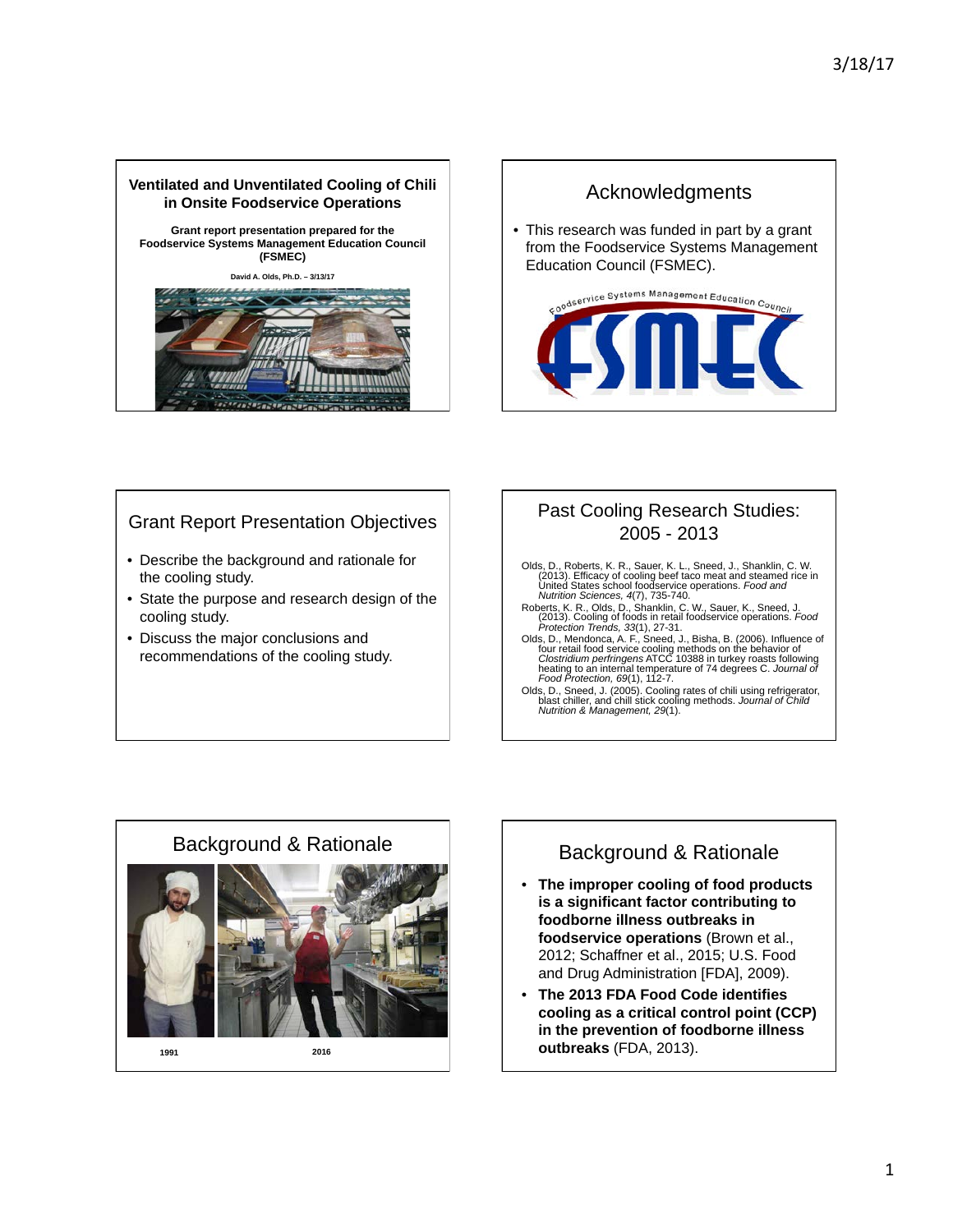



# Background & Rationale

- Schaffner et al. (2015) found that during cooling, **covered food products were twice as likely to take longer to cool as uncovered food products**.
- Brown et al. (2012) observed cooling practices in foodservice operations. They found that in **160 of 466 walk-in refrigerators (34.3%) observed, food being cooled was covered**, despite FDA Food Code recommendations (§ 3-501.15) that **food being cooled should be uncovered** (FDA, 2013).
- These studies indicate that **covered cooling of food is both a common and risky practice** in foodservice operations.

# Purpose • **The purpose of this research was to determine if practices commonly used to cool food produced in onsite foodservice operations would meet**

**established 2013 FDA Food Code standards.** 



# Research Design

- **One food product was tested, chili con carne with beans (Chili con Carne with Beans, USDA Recipe #D-20) from the United States Department of Agriculture (USDA) Recipes for Schools (Institute of Child Nutrition [ICN], 2016).**
- **Ingredients were procured from Gordon Food Service (GFS), Peoria, IL.**
- **Data collection took place in Williams Dining Center kitchen, Bradley University, Peoria, IL from 6/11/16 – 7/30/16.**

# Research Design

- **A total of 12 cooling methods were tested.**
- **Chili was cooled uncovered (ventilated) and was also cooled covered (unventilated) with plastic film or aluminum foil.**
- **Uncovered and covered identically-sized containers were cooled concurrently in a**  walk-in reflection **walk-in**

Winn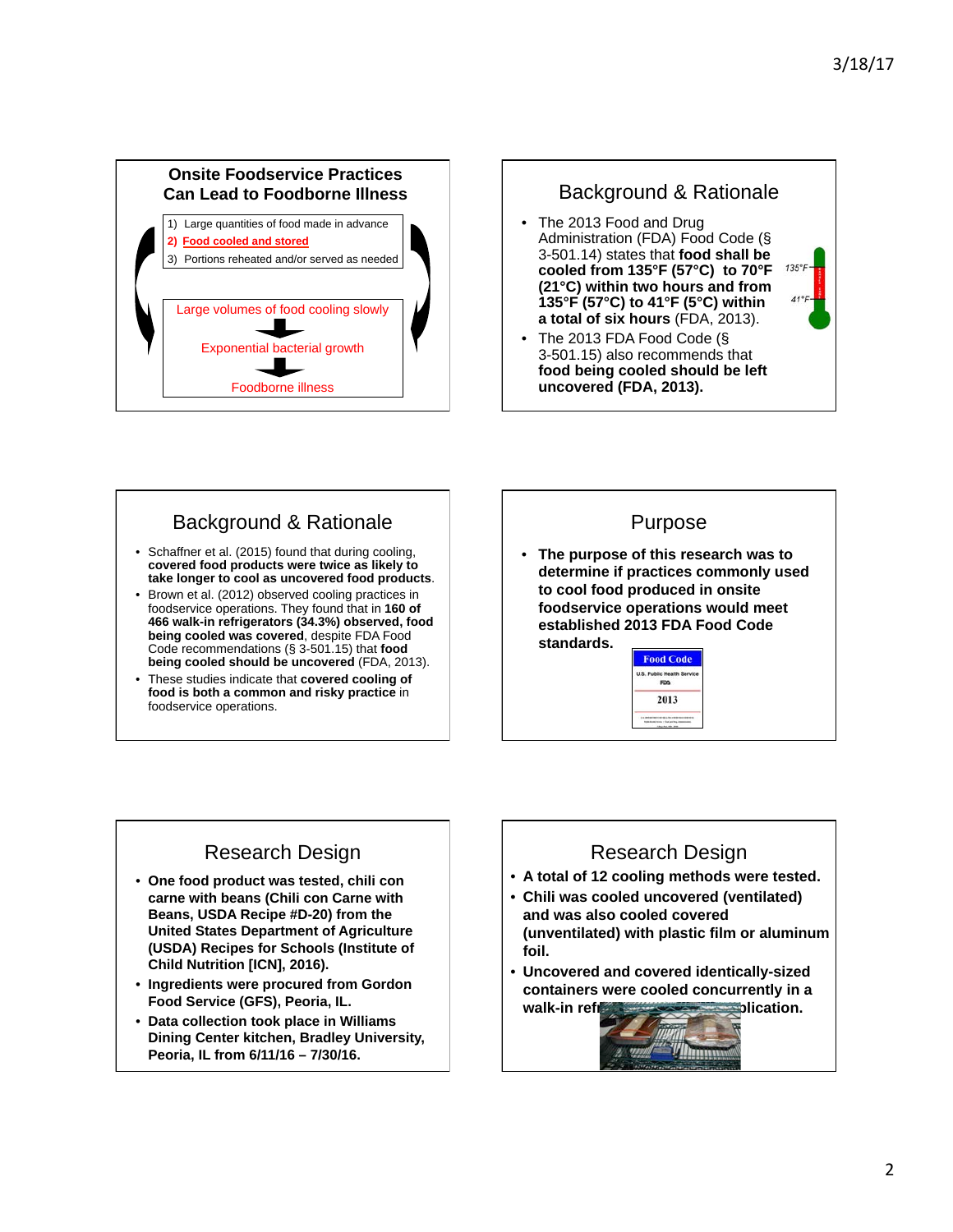### Research Design Research Design Table 1 - Container Di • **A thermometer probe was affixed in the geometric center of the pans to measure temperatures of the chili during cooling.**  Depth or<br>Amount<br>of Chili Number of<br>replications **Container**<br>Dimensions **Cooling**<br>Method **Pentilation**<br>During<br>Cooling containers<br>used per<br>rentication Covered tss Steel Foodservice Pan<br>  $12^{\circ}$  x  $10^{\circ}$  x  $2\frac{1}{2}^{\circ}$  $2$  inches Und • **Data were downloaded from logging thermometers and analyzed using Microsoft Excel 2013.**  ss Steel Foodservice Pan<br>12" x 20" x 2 1/2" 2 inche Uncovered Courses ss Steel Foodservice Pan<br>12" x 10" x 4" 3 inche Uncovered • **Means and standard deviations of time and temperature data ranges for each cooling method were**  Cow ss Steel Foodservice Pan<br>12" x 20" x 4" 3 inche Uncovered Covered **calculated.**  20 quart Aluminum Stockpot<br>(12"diameter, 10%" deep) 3 Gallor Unco • **Representative mean time and**  Covered **temperature cooling curves were**  5 Gallon HDPE\* Bucket<br>(12"diameter, 13" deep) 5 Gallons Uncovered  $12$ **plotted.**